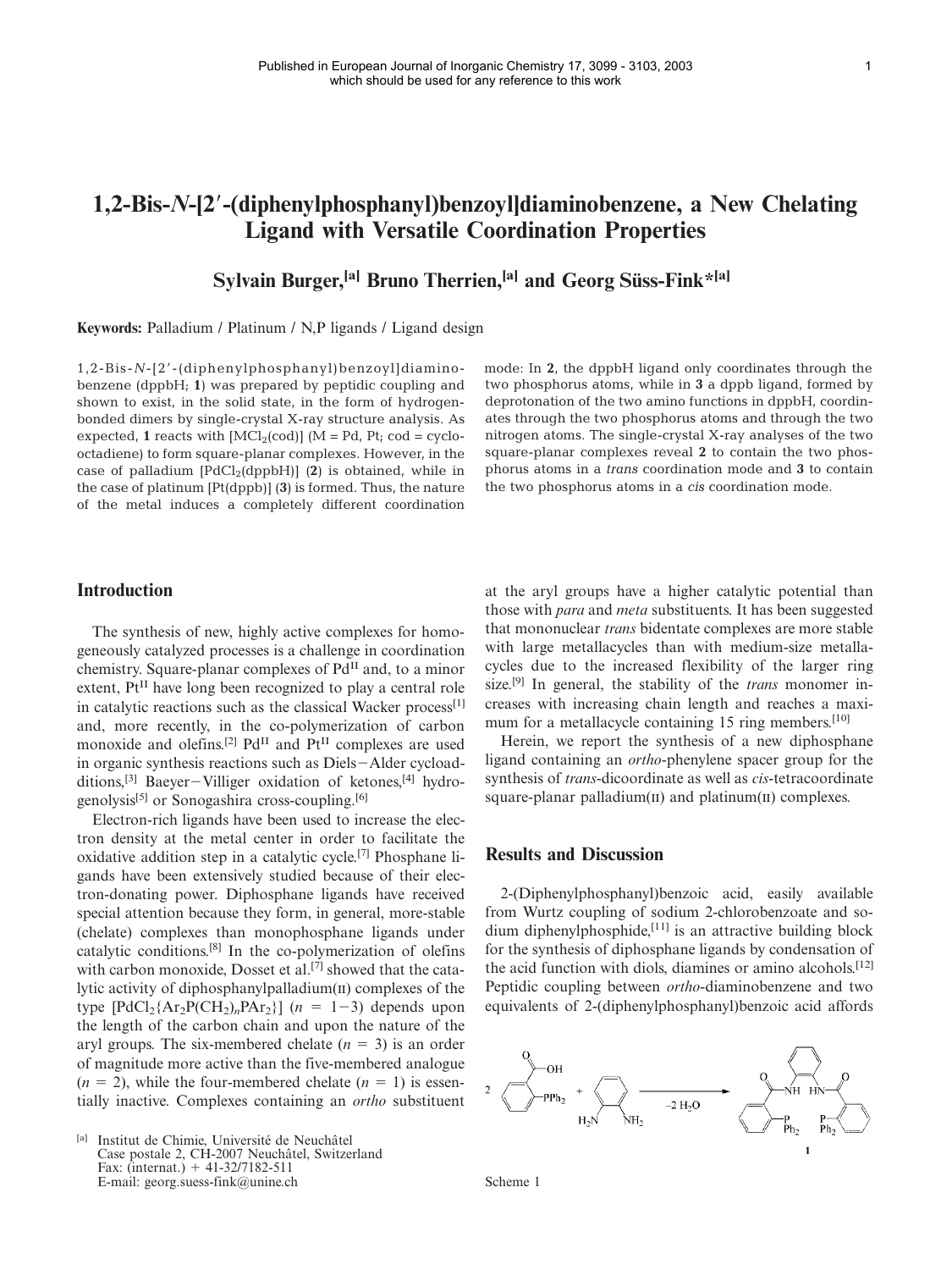1,2-bis-*N*-[2-(diphenylphosphanyl)benzoyl]diaminobenzene (dppbH; **1**) as a microcrystalline powder in good yield (Scheme 1).

The diphosphane ligand **1** is symmetrical and shows only one resonance in the <sup>31</sup>P{<sup>1</sup>H} NMR spectrum at  $\delta$  =  $-8.83$  ppm. In the <sup>1</sup>H NMR spectrum, 1 gives rise to a singlet at  $\delta = 8.63$  ppm (in CDCl<sub>3</sub>) corresponding to the amido protons. The amido function is also easily identified in the IR spectrum by two absorptions at 3324 cm<sup>-1</sup> ( $v<sub>NH</sub>$ ) and 1640 cm<sup>-1</sup> ( $v_{\rm CO}$ ). The molecular structure of 1, established by single-crystal X-ray structure analysis, is shown in Figure 1.



Figure 1. ORTEP view of **1**, displacement ellipsoids are drawn at the 50% probability level, hydrogen atoms are omitted for clarity; selected bond lengths (A) and angles (°):  $C(7)-O(1)$  1.237(3),  $C(14)-O(2)$  1.235(3),  $C(7)-N(1)$  1.348(4),  $C(14)-N(2)$  1.355(4),  $C(13) - P(1)$  1.847(3),  $C(20) - P(2)$  1.853(3);  $O(1) - C(7) - N(1)$  $121.6(3), O(2) - C(14) - N(2)$  121.8(3)



Figure 2. Dimeric structure of compound **1**

The crystal structure analysis reveals **1** to exist as a dimer in the solid state, thanks to hydrogen bonding between an NH and a CO function (see Figure 2). The N-O distance of the hydrogen bond  $[N(2) - H \cdots O(1)]$  is 2.867(3)  $\AA$ , with an N-H**···**O angle of 164.6°. The intramolecular distance between the two phosphorus atoms is  $7.794(1)$  Å. In the crystal structure, there is no significant interaction between compound **1** and the dichloromethane molecule.

One equivalent of dppbH $(1)$  reacts with  $[MCI<sub>2</sub>(cod)]$  $(M = Pd, Pt; cod = cyclooctadiene)$  to afford the corresponding complexes  $[PdCl<sub>2</sub>(dpp bH)]$  (2) and  $[Pt(dp b]]$  (3) in good yield (Scheme 2). The reaction was carried out in dilute solution to avoid the formation of di- or polynuclear species as observed for other diphosphane ligands.<sup>[13]</sup>



Scheme 2

 $[PdCl<sub>2</sub>(dpp bH)]$  (2) gives only one singlet at  $\delta =$ 24.03 ppm in the  ${}^{31}P{^1H}$  spectrum, which is indicative of the coordination of both phosphorus atoms to the metal. The mass spectrum is in accordance with the presence of a mononuclear species containing two chloride ligands. The IR spectrum shows two bands at 3324 ( $v_{NH}$ ) and 1640 cm<sup>-1</sup>  $(v_{\rm CO})$  assigned to the amido functions.

The molecular structure of **2** shows the palladium atom to be in a square-planar geometry, surrounded by two chlorines and two phosphorus atoms (Figure 3). The chelating diphosphane ligand adopts a *trans* coordination geometry. The Cl-Pd-Cl as well as the P-Pd-P axes are almost linear, the corresponding angles being 177.03(10)° and 178.40(9)°, respectively. The two Pd-Cl distances are equivalent  $[2.310(2)$  and  $2.311(2)$  A, but interestingly one  $\vec{Pd}$  – P distance is slightly longer (by 0.042 Å) than the other one. There is no meaningful interaction in the apical position of the palladium atom, the shortest distance to another atom being 2.96 Å [Pd(1)-O(2)]. In the crystal structure, only one chloroform molecule interacts with complex **2**, forming a weak hydrogen bond with one of the chlorine atoms, the  $Cl(2)-C(1S)$  distance being 3.49(1) Å and the  $C(1S)$ – $H$ … $Cl(2)$  angle being  $150.3(1)$ °.

The formation of 3 is best monitored by  ${}^{31}P{^1H}$  spectroscopy, the complex showing a triplet centered at  $\delta =$ 6.20 ppm due to the coupling between the two equivalent phosphorus atoms and the platinum atom (coupling con-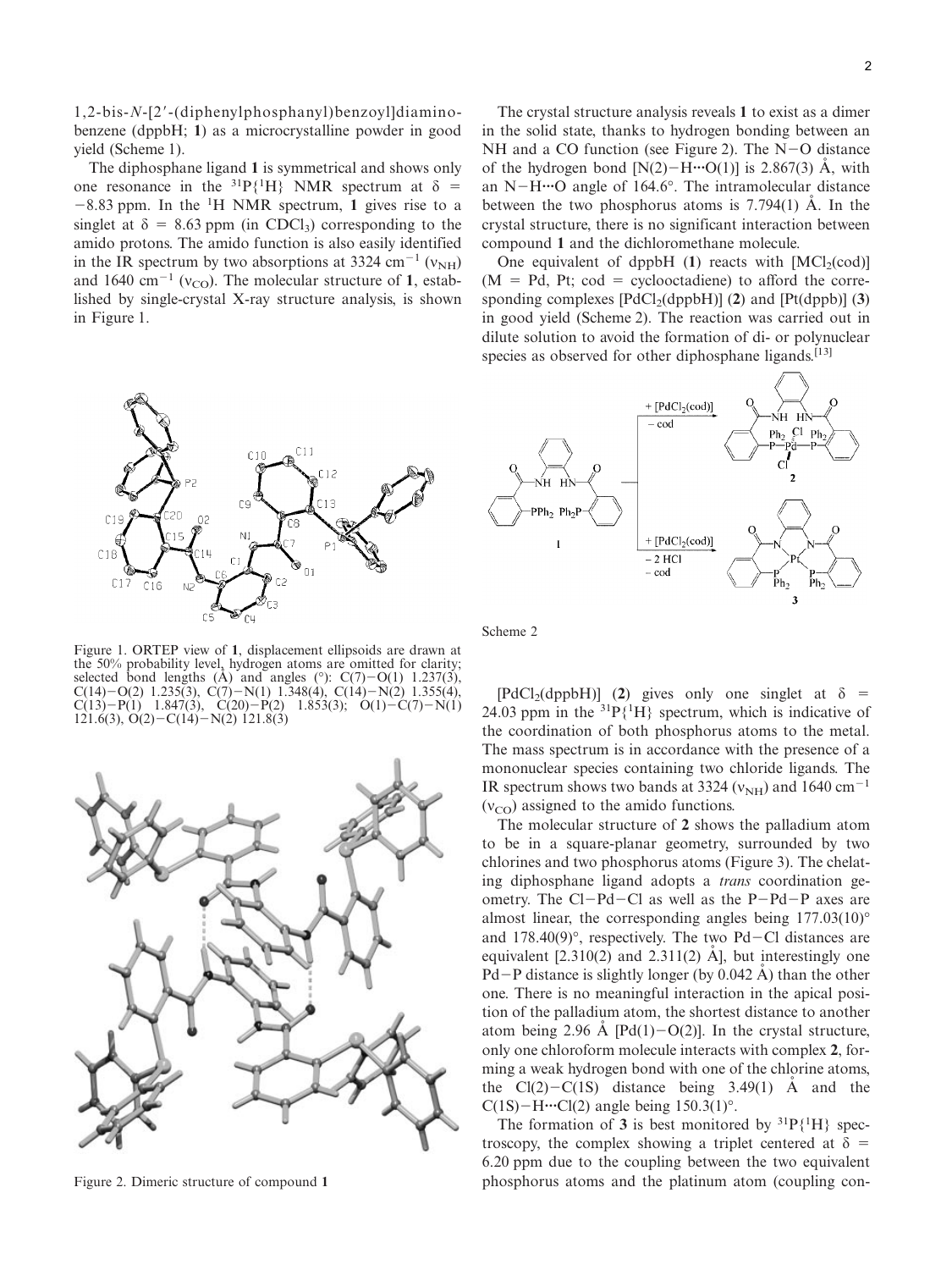

Figure 3. ORTEP view of complex **<sup>2</sup>**, displacement ellipsoids are drawn at the 50% probability level, hydrogen atoms and solvent molecules are omitted for clarity; selected bond lengths (A) and angles (°): P(1)-Pd(1) 2.318(2), P(2)-Pd(1) 2.360(2), Cl(1)-Pd(1) 2.310(2), Cl(2)-Pd(1) 2.311(2), C(7)-O(1) 1.232(9), C(14)-O(2) 1.222(8),  $C(7)-N(1)$  1.336(9),  $C(14)-N(2)$  1.362(9),  $C(13)-P(1)$ 1.859(7), C(20)-P(2) 1.832(7); Cl(1)- $\text{Cl}(1)-\text{Pd}(1)-\text{Cl}(2)$  $177.03(10)$ ,  $Cl(1) – Pd(1) –$  $\frac{91.91(7)}{89.67(8)}$  $\text{Cl}(2) - \text{Pd}(1) - \text{P}(1)$  $86.27(8)$ ,  $Cl(1) – Pd(1) –$  $P(2)$  89.67(8),  $Cl(2)-Pd(1)$  $92.17(8)$ ,  $P(1) - Pd(1) 178.40(9)$ ,  $O(1) - C(7) - N(1)$  $123.2(7),$  $O(2) - C(14) - N(2)$  121.6(7)

stant 3120 Hz). IR spectroscopy shows that there is no  $v_{NH}$ absorption (around 3300 cm<sup>-1</sup>) any more, but a strong  $v_{\rm CO}$ band at 1602 cm<sup>-1</sup> showing a strong bathochromic effect. It appears that the formation of **3** is accompanied by the loss of two equivalents of HCl. Unlike  $[Pt{Ph}_2PC_6H_4NC(O)C_6H_4\}$ <sub>2</sub>],<sup>[14]</sup> complex **3** does not give the dichloroplatinum complex  $[PtCl<sub>2</sub>(dppbH)]$  in the presence of HCl.

The molecular structure of **3** shows the platinum atom in a distorted square-planar geometry (Figure 4). Unlike in **2**,



Figure 4. ORTEP view of complex **3**, displacement ellipsoids are drawn at the 35% probability level, hydrogen atoms and solvent molecules are omitted for clarity; selected bond lengths (A) and angles (°): P(1)-Pt(1) 2.243(2), P(2)-Pt(1) 2.234(2), N(1)-Pt(1) 2.035(6),  $N(2) - Pt(1)$  2.067(5),  $C(7) - O(1)$  1.215(8),  $C(14) - O(2)$ 1.240(9), C(7)-N(1) 1.367(8), C(14)-N(2) 1.356(10), C(13)-P(1)  $1.830(6)$ ,  $C(20)-P(2)$  $\hat{1.820(7)}$ ;  $N(1)-Pt(1)-N(2)$  $80.3(2)$ ,  $N(1) - Pt(1) \overline{83.47(16)}$ ,  $N(2)-P(t(1)-P(1)$  $161.74(18)$ ,  $N(1) - Pt(1) 169.92(15)$ ,  $\dot{P}(2) - Pt(1) - \dot{P}(2)$  $89.71(16)$ ,  $P(1) - Pt(1) 106.26(6)$ ,  $O(1)-C(7)-N(1)$  $125.2(6)$ ,  $O(2) - C(14) - N(2)$  122.8(7)

the chelating diphosphane ligand adopts a *cis* coordination geometry, with the two nitrogen atoms also coordinating to the metal. The formation of five- and six-membered chelate rings imposes a considerable distortion around the platinum atom. The N-Pt-P angles [83.47(16) and 89.71(16)°] are slightly acute due to the bidentate  $PC_6H_4C(O)N$  units. The atoms Pt(1), P(1), P(2), N(1) and N(2) are almost coplanar. with an average deviation of  $0.0674 \text{ Å}$ ; the metal lies out of the plane by  $0.078(2)$  Å. In the crystal structure, there is no meaningful interaction between complex **3** and the chloroform molecule.

The stability of complex **2** towards base attack and that of complex **3** towards acid attack has been studied in order to check the possibility of converting these *cis* or *trans* complexes into their corresponding deprotonated or protonated species. However, complex **2** is not deprotonated by an excess of triethylamine to give [Pd(dppb)], the  ${}^{31}P\{{}^{1}H\}$  NMR signal of  $2$  being unchanged in CDCl<sub>3</sub> even after  $24$  hours in the presence of  $NEt_3$  (100 equiv.). Likewise, complex 3 is not protonated by concentrated hydrochloric acid to give [PtCl<sub>2</sub>(dppbH)], the  ${}^{31}P{^1H}$  NMR signal of 3 being unchanged in  $CDCl<sub>3</sub>$  even after 24 hours in the presence of HCl (100 equiv.).

### **Conclusion**

We have synthesized a new diphosphane ligand, 1,2bis-*N*-[2-(diphenylphosphanyl)benzoyl]diaminobenzene (dppbH; **1**), which shows a different coordination pattern towards palladium $(n)$  and platinum $(n)$ : it reacts with  $[MCl<sub>2</sub>(cod)]$  (M = Pd, Pt; cod = cyclooctadiene) to form the square-planar complexes  $[PdCl_2(dppbH)]$  (2) and [Pt(dppb)] (**3**), respectively. In **2**, the dppbH ligand is coordinated by the two phosphorus atoms in a *trans* configuration, while in **3** the two phosphorus atoms are coordinated in a *cis* configuration, the two nitrogen atoms of the dppb ligand being coordinated as well.

#### **Experimental Section**

**General Remarks:** Dichloromethane was dried and distilled under nitrogen prior to use. All reactions were carried out under nitrogen, using standard Schlenk techniques. All other reagents were purchased (Aldrich, Fluka) and used as received. NMR spectra were recorded using a Varian Gemini 200BB instrument and referenced to the signals of the residual protons in the deuterated solvents. Electrospray mass spectra were obtained in positive-ion mode with an LCQ Finnigan mass spectrometer. IR spectra were recorded with a Perkin-Elmer Spectrum One FTIR spectrometer. Microanalyses were carried out by the Laboratory of Pharmaceutical Chemistry, University of Geneva, Switzerland.

**Preparation of 1,2-Bis-***N***-[2-(diphenylphosphanyl)benzoyl]diaminobenzene (dppbH; 1):** A solution of 2-diphenylphosphanylbenzoic acid (1.0 g, 3.26 mmol), *N*,*N*-dicyclohexylcarbodiimide (2.7 g, 13.05 mmol), 4-(dimethylamino)pyridine (100 mg, 0.82 mmol), 4 pyrrolidinopyridine (100 mg, 0.68 mmol), and 1,2-diaminobenzene (175 mg, 1.62 mmol) in  $CH_2Cl_2$  (40 mL) was allowed to stand at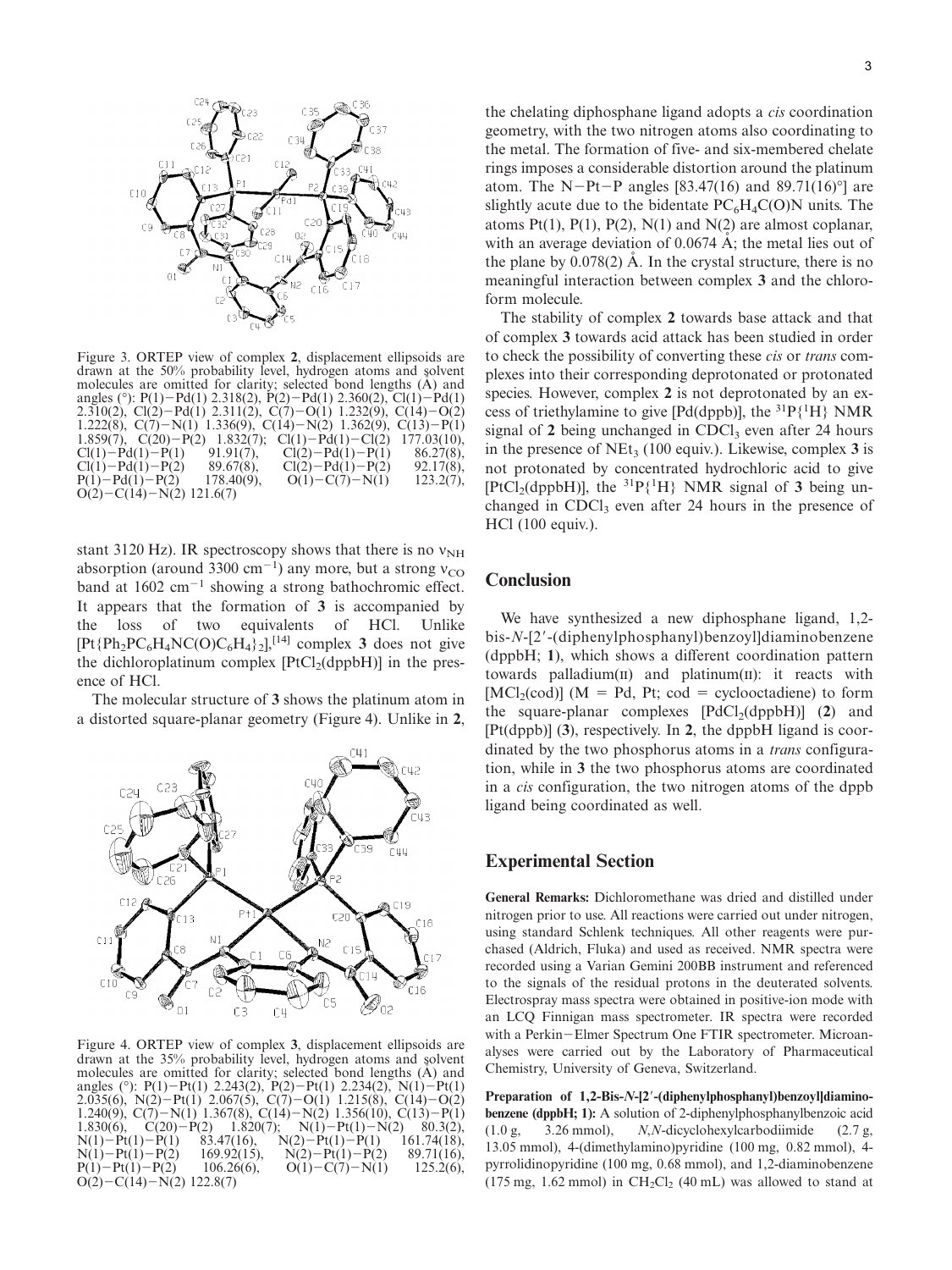room temperature under nitrogen, until the esterification was complete. The resulting solution was concentrated and filtered three times to remove *N*,*N*-dicyclohexyl urea. The filtrate was then concentrated under reduced pressure. The residue was submitted to column chromatography on silica, eluting with hexane/acetone (3:1). The product was isolated from the third fraction by the evaporation of the solvent, giving **1** (550 mg, 0.81 mmol; 50%) as a white solid. <sup>1</sup>H NMR (200 MHz, CDCl<sub>3</sub>):  $\delta = 8.63$  (s, 2 H, NH), 7.5-6.9 (m, 32 H, ArH) ppm. 13C{1 H} NMR (50 MHz, CDCl3):  $\delta = 168.12, 143.45, 141.20, 141.00, 140.50, 137.62, 137.39, 134.62,$ 133.90, 130.84, 129.68, 128.94, 128.80, 128.65 ppm. 31P{1 H} NMR (81 MHz, CDCl<sub>3</sub>):  $\delta = -8.83$  ppm. IR (KBr):  $\tilde{v} = 3324$  m (N-H) amide), 1640 s (C=O amide) cm<sup>-1</sup>. ESI-MS:  $m/z = 685$  [M + H<sup>+</sup>].  $C_{44}H_{34}N_2O_2P_2$  (684.21): calcd. C 77.2, H 5.0, N 4.1; found C 76.8, H 4.8, N 4.3.

**Preparation of**  $[PdCl_2(dppbH)]$  **(2): A solution of**  $[PdCl_2(cod)]$  $(42 \text{ mg}, 0.15 \text{ mmol})$  and  $(100 \text{ mg}, 0.15 \text{ mmol})$  in CH<sub>2</sub>Cl<sub>2</sub> (20 mL) was allowed to stand for 3 hours at room temperature and then filtered. The filtrate was concentrated under reduced pressure. The residue was submitted to column chromatography on silica, eluting with dichloromethane/ethanol (4:1). The product was isolated from the first fraction by the evaporation of the solvent, giving **2** (95 mg, 0.11 mmol; 79%) as a yellow-orange solid. 1H NMR (200 MHz, CDCl<sub>3</sub>):  $\delta = 8.66$  (s, 2 H, NH),  $8.1 - 6.9$  (m, 32 H, ArH) ppm. <sup>31</sup>P{<sup>1</sup>H} NMR (81 MHz, CDCl<sub>3</sub>); δ = 24.03 ppm. IR (KBr):  $\tilde{v}$  = 3302 m (N-H amide), 1662 s (C=O amide) cm<sup>-1</sup>. ESI-MS:  $mlz =$ 885 [M + Na<sup>+</sup>]. C<sub>44</sub>H<sub>34</sub>Cl<sub>2</sub>N<sub>2</sub>O<sub>2</sub>P<sub>2</sub>Pd (861.51): calcd. C 61.3, H 4.0, N 3.3; found C 61.1, H 4.1, N 3.2.

**Preparation of**  $[Pt(dppb)]$  **(3): A solution of**  $[PtCl<sub>2</sub>(cod)]$  **(55 mg,** 0.15 mmol) and **1** (100 mg, 0.15 mmol) in  $CH_2Cl_2$  (20 mL) was allowed to stand for two hours at room temperature and then filtered. The filtrate was concentrated under reduced pressure. The residue was submitted to column chromatography on silica, eluting with dichloromethane/ethanol (3:1). The product was isolated from the first fraction by the evaporation of the solvent, giving **3** (80 mg, 0.09 mmol; 61%) as a yellow-green solid. <sup>1</sup>H NMR (200 MHz, CDCl<sub>3</sub>):  $\delta = 7.9 - 6.7$  (m, 32 H, ArH) ppm. <sup>31</sup>P{<sup>1</sup>H} NMR (81 MHz, CDCl<sub>3</sub>); δ = 6.20 (t, <sup>1</sup>J<sub>Pt,P</sub> = 3120 Hz) ppm. IR (KBr):  $\tilde{v} = 1602$  s (C=O amide) cm<sup>-1</sup>. ESI-MS:  $m/z = 878$  [M + H<sup>+</sup>], 900 [M + Na<sup>+</sup>]. C<sub>44</sub>H<sub>32</sub>N<sub>2</sub>O<sub>2</sub>P<sub>2</sub>Pt (877.28): calcd. C 60.2, H 3.7, N 3.2; found C 60.0, H 3.6, N 3.4.

#### **X-ray Crystallographic Study**

**1·CH<sub>2</sub>Cl<sub>2</sub>:** C<sub>45</sub>H<sub>36</sub>Cl<sub>2</sub>N<sub>2</sub>O<sub>2</sub>P<sub>2</sub>,  $M = 769.60$  g·mol<sup>-1</sup>, triclinic,  $P\overline{1}$ (no. 2),  $a = 9.2473(8)$ ,  $b = 14.0068(14)$ ,  $c = 14.5320(16)$  Å,  $\alpha =$ 89.904(12),  $\beta = 89.630(12)$ ,  $\gamma = 89.693(11)$ °,  $U = 1882.2(3)$  Å<sup>3</sup>,  $T = 153$  K,  $Z = 2$ ,  $\mu$ (Mo- $K_{\alpha}$ ) = 0.300 mm<sup>-1</sup>, 12481 reflections measured, 6853 unique ( $R_{int} = 0.0607$ ) which were used in all calculations. The final  $wR$  ( $F<sup>2</sup>$ ) was 0.1126 (all data).

**2·2CHCl<sub>3</sub>:**  $C_{46}H_{36}Cl_8N_2O_2P_2Pd$ ,  $M = 1100.71$  g·mol<sup>-1</sup>, triclinic, *P*<sup>1</sup> (no. 2),  $a = 9.9013(11)$ ,  $b = 15.1734(18)$ ,  $c = 16.7870(18)$  Å,  $\alpha$  = 78.059(14),  $\beta$  = 76.629(13),  $\gamma$  = 78.630(14)°, *U* = 2370.8(5)  $\AA^3$ , *T* = 153 K, *Z* = 2, μ(Mo-*K<sub>α</sub>*) = 0.950 mm<sup>-1</sup>, 17568 reflections measured, 8657 unique ( $R_{int}$  = 0.1286) which were used in all calculations. The final  $wR(F^2)$  was 0.1015 (all data).

**3·CHCl<sub>3</sub>:**  $C_{45}H_{33}Cl_{3}N_{2}O_{2}P_{2}Pt$ ,  $M = 997.11$  g·mol<sup>-1</sup>, monoclinic, *P*2<sub>1</sub>/*n* (no. 14),  $a = 12.0140(17)$ ,  $b = 11.259(3)$ ,  $c = 28.720(4)$  Å,  $\beta = 95.026(16)^\circ$ ,  $U = 3870.0(13)$   $\AA^3$ ,  $T = 153$  K,  $Z = 4$ ,  $\mu$ (Mo- $K_{\alpha}$ ) = 3.958 mm<sup>-1</sup>, 20851 reflections measured, 7307 unique  $(R<sub>int</sub> = 0.0544)$  which were used in all calculations. The final *wR*(*F*<sup>2</sup> ) was 0.0984 (all data).

The data were measured using a Stoe Image Plate Diffraction system equipped with a  $\varphi$  circle, using Mo- $K_a$  graphite-monochrom-

ated radiation ( $\lambda = 0.71073$  Å) with  $\varphi$  range 0-200°, increment of 1.5, 1.4 and 0.8° respectively, 2 $\theta$  range from 2.0–26°,  $D_{\text{max}}-D_{\text{min}}=$ 12.45 - 0.81 Å. The structures were solved by direct methods using the program SHELXS-97.[15] The refinement and all further calculations were carried out using SHELXL-97.[16] The H-atoms were included in calculated positions and treated as riding atoms using the SHELXL default parameters. The non-H atoms were refined anisotropically, using weighted full-matrix least-square on *F*<sup>2</sup> . Figures were drawn with ORTEP.[17]

CCDC-212037 (**1**), -212039 (**2**), and -212038 (**3**) contain the supplementary crystallographic data for this paper. These data can be obtained free of charge at www.ccdc.cam.ac.uk/conts/retrieving.html [or from the Cambridge Crystallographic Data Centre, 12, Union Road, Cambridge CB2 1EZ, UK; Fax: (internat.) 44-1223/ 336-033; E-mail: deposit@ccdc.cam.ac.uk].

#### **Acknowledgments**

This work is supported by the Swiss National Science Foundation (grant no. 20-61227-00). We thank Professor H. Stoeckli-Evans for free access to X-ray facilities.

- [1] [1a] G. W. Parshall, S. D. Ittel, *Homogeneous Catalysis*, 2nd ed.; Wiley-Interscience: New York, 1992; Chapter 6, p 137. [1b] R. A. Sheldon, J. K. Kochi, *Metal Catalyzed Oxidations of Organic Compounds*; Academic Press: New York, 1981.
- [2] [2a] E. Drent, J. A. M. van Broekhoven, P. H. M. Budzelaar, in *Applied Homogeneous Catalysis with Organometallic Compounds* (Eds.: B. Cornils, W. A. Herrmann), VCH: Weinheim, 1997; Vol. 1, Chapter 2.3.4, p 233. [2b]E. Drent, P. H. M. Budzelaar, *Chem. Rev.* **1996**, *96*, 663-681. [2c] A. Sen, *Acc. Chem. Res.* **1993**, *26*, 303-310. [2d] E. Drent, Eur. Patent Appl. 251373, 1987, and references cited therein.
- [3] K. Pignat, J. Vallotto, F. Pinna, G. Strukul, *Organometallics* **2000**, *19*, 5160-5167.
- [4] R. Gavagnin, M. Cataldo, F. Pinna, G. Strukul, *Organometallics* **1998**, *17*, 661-667.
- [5] B. L. Edelbach, D. A. Vicic, R. J. Lachicotte, W. D. Jones, *Organometallics* **1998**, *17*, 4784-4794.
- [6] [6a] K. Sonogashira, Y. Tohda, N. Hagihara, *Tetraedron Lett.* **1975**, 4467-4470. [6b] S. Takahashi, Y. Kuroyama, K. Sonogashira, N. Hagihara, *Synthesis* **1980**, 627-630. [6c] E. T. Sabourin, A. Onopchenko, *J. Org. Chem.* **1983**, *48*, 5135-5137. [6d] S. J. Haven, P. M. Hergenrother, *J. Org. Chem.* **1985**, *50*, 1763-1765. [6e] S. L. Schreiber, L. L. Kiessling, *J. Am. Chem. Soc.* **1988**, *110*, 631-633. [6f] J. L. Mascarenas, L. A. Sarandeses, L. Castedo, A. Mourino, *Tetrahedron* **1991**, *47*, 3485-3498. [6g] M. L. Curtin, W. H. Okamura, *J. Am. Chem. Soc.* **1991**, *113*, 6958-6966.
- [7] S. J. Dosset, A. Gillon, A. G. Orpen, J. S. Fleming, P. G. Pringle, D. F. Wass, M. D. Jones, *Chem. Commun.* **2001**, 699-700.
- [8] C. M. Thomas, R. Mafua, B. Therrien, E. Rusanov, H. Stoeckli-Evans, G. Süss-Fink, *Chem. Eur. J.* **2002**, *8*, 3343-3352.
- [9] A. J. Pryde, B. L. Shaw, B. J. Weeks, *J. Chem. Soc., Chem. Commun.* **1973**, 947-948.
- [10] W. E. Hill, D. M. A. Minahan, J. G. Taylor, C. A. McAuliffe, *J. Am. Chem. Soc.* **1982**, *104*, 6001-6005.
- [11] J. E. Hoots, T. B. Rauchfuss, D. A. Wrobleski, *Inorg. Synth.* **1982**, *21*, 178-179.
- [12] [12a] B. M. Trost, D. L. Van Vranken, *Angew. Chem.* **1992**, *104*, 194-196; *Angew. Chem. Int. Ed. Engl.* **1992**, *31*, 228-230. [12b] A. Hassner, L. Krepski, V. Alexanian, *Tetrahedron* **1978**, *34*, 2069-2076. [12c] A. Hassner, V. Alexanian, *Tetrahedron Lett.* **1978**, *19*, 4475-4478. [12d] E. F. V. Scriven, *Chem. Soc. Rev.*